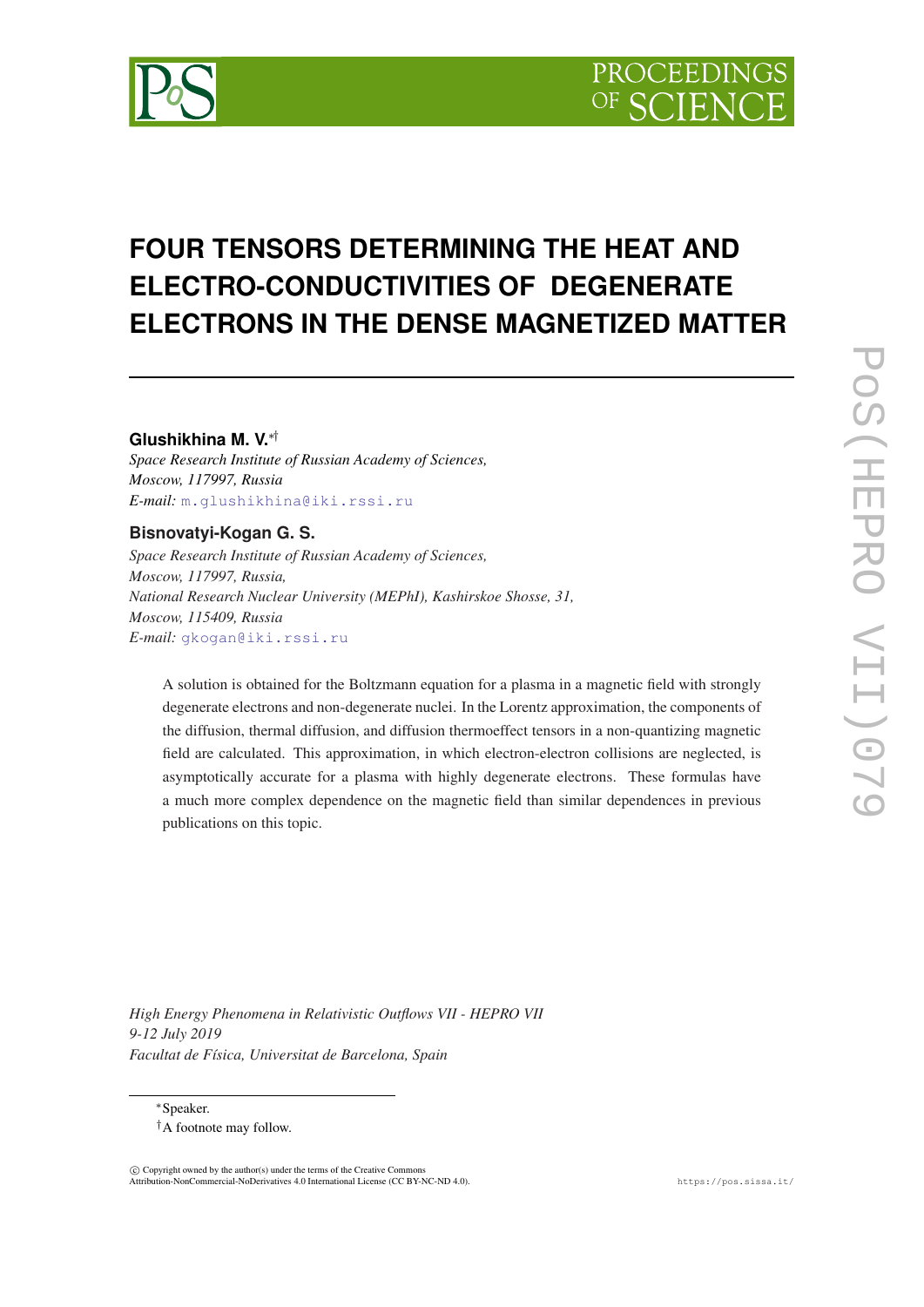# <span id="page-1-0"></span>1. Introduction

Heat fluxes and current densities in the crusts of neutron stars and cores of white dwarfs are determined by the coefficients of thermal conductivity, diffusion thermal effect, diffusion and thermal diffusion. To calculate them, it is necessary to know the transport properties of the dense matter of the stars, where the electrons are highly degenerate and form an almost ideal Fermi gas, and the ions are non-degenerate and form either a Coulomb liquid or a Coulomb crystal. Under these conditions, electrons, as a rule, are the most important carriers of charge and heat, and kinetic coefficients are determined mainly by the scattering of electrons by ions. Knowing the distribution of heat and current, one can calculate the magnetothermal evolution of neutron stars whose crusts form a Coulomb crystal [\[1\]](#page-6-0). A magnetic field limits the movement of electrons in a direction perpendicular to its lines. Since electrons are the main carriers of heat and charge, the transfer of heat and charge in this direction is suppressed, remaining unchanged along the lines. The relation between the electrical conductivity along and across the lines of the magnetic field was obtained phenomenologically in [\[2\]](#page-6-0) in the form

$$
\frac{\sigma_{\perp}}{\sigma_{\parallel}} = \frac{1}{1 + (\omega \tau)^2},\tag{1.1}
$$

and was used in [[3](#page-6-0)] to calculate the kinetic coefficients of a degenerate electron gas in the crusts of neutron stars. Here  $\omega = \frac{eB}{m_e}$  $\frac{e}{m_e c}$  is the cyclotron frequency of electrons,  $\tau$  is the time between electron collisions, *e*, *me*, *B*, *c* is the electron charge and mass , magnetic field strength and speed of light, respectively. The influence of the magnetic field on the thermal and electroconductivity in the form of (1.1) was used in many subsequent papers. In this contribution, the tensor coefficients of diffusion, thermal diffusion, and diffusion thermoeffect for highly degenerate electrons in the Lorentz approximation are presented. For the first time, asymptotically accurate analytical expressions for these kinetic coefficients in the presence of a magnetic field are obtained. These expressions are much more complicated depending on the magnetic field than in previous works on this topic. The use of kinetic coefficients calculated in this article will make it possible to more accurately take into account the processes occurring in the crust of a neutron star. The obtained expressions can be used to describe the transfer coefficients in other magnetized objects containing free degenerate electrons.

#### 2. Boltzmann equation and conditions of applicability

The Boltzmann equation, that describes the change in the distribution function of electrons *f* over time, in the presence of electric and magnetic fields, is written as [\[4\]](#page-7-0), [\[5\]](#page-7-0)

$$
\frac{\partial f}{\partial t} + c_i \frac{\partial f}{\partial r_i} - \left[ \frac{e}{m_e} (E_i + \frac{1}{c} \varepsilon_{ikl} c_k B_l) \right] \frac{\partial f}{\partial c_i} + J = 0. \tag{2.1}
$$

Here  $(-e)$ ,  $m_e$  is the charge (negative) and mass of the electron,  $E_i, B_i$  — electric field strength and magnetic induction,  $\varepsilon_{ikl}$  completely antisymmetric Levi-Civita tensor,  $c$  — speed of light. The electron distribution is determined by the Fermi-Dirac function.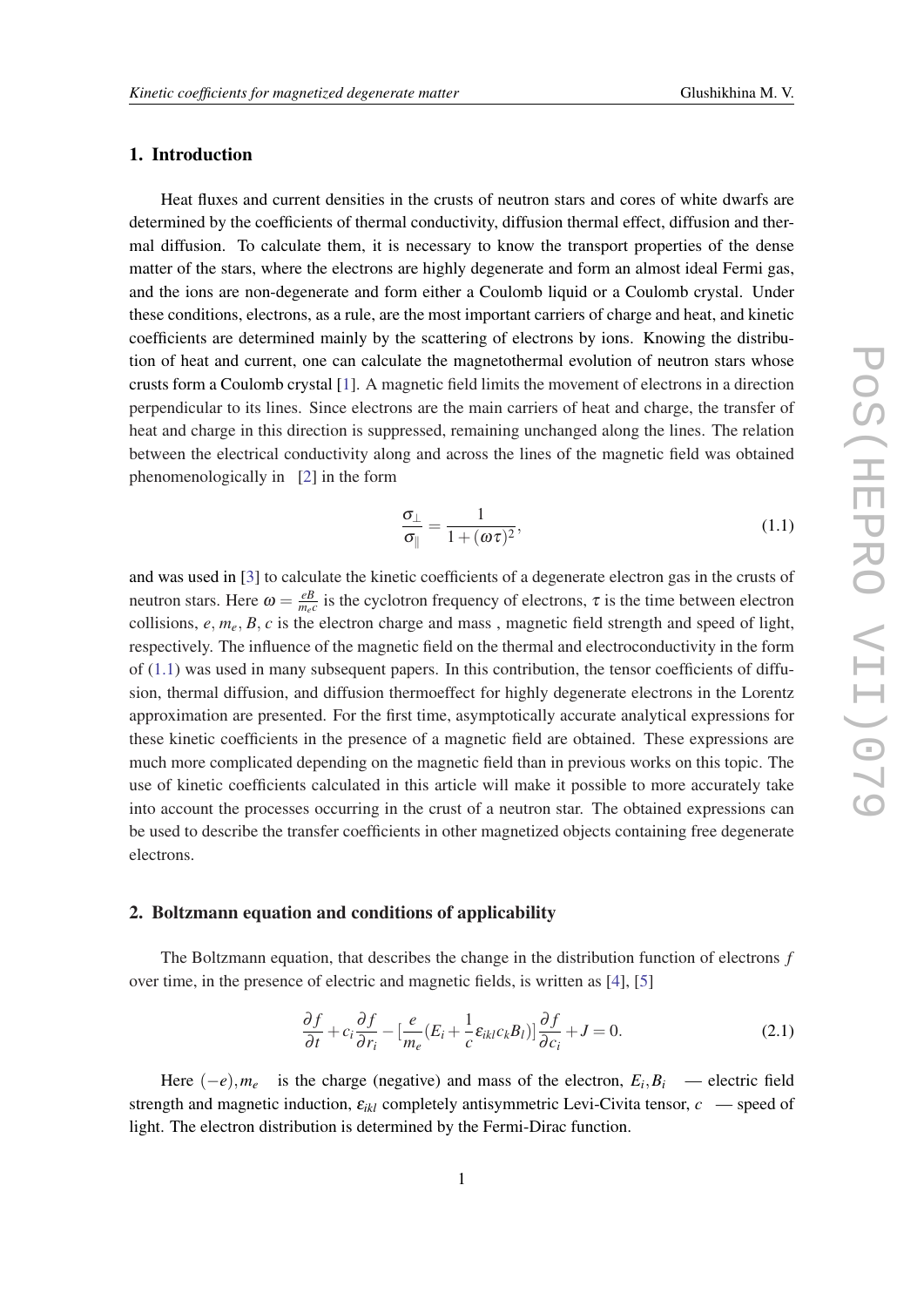The collision integral *J* for arbitrary electron degeneracy, according to [[6](#page-7-0), [7,](#page-7-0) [8,](#page-7-0) [9](#page-7-0)], is written in the form:

$$
J = J_{ee} + J_{eN} = R \int [f' f_1'(1 - f)(1 - f_1) - ff_1(1 - f')(1 - f_1')] \times g_{ee} b \, db \, d\epsilon \, dc_{1i} +
$$
  
+ 
$$
\int [f' f_N'(1 - f) - ff_N(1 - f')] \times g_{eN} b \, db \, d\epsilon \, dc_{Ni}.
$$
 (2.2)

Here, the impact parameter  $b$ , and  $\varepsilon$  are geometrical parameters of particle collisions with relative velocities  $g_{ee}, g_{eN}, R = \frac{2m_e^3}{h^3}$ . The integration in electron part of the collision integral in (2.2) is performed over the phase space of the incoming particles ( $dc_{1i}$ ), and the physical space of their arrival (*b db d*ε) [[8](#page-7-0)].

The Boltzmann equation for electrons with the pair collision integral (2.2) can be used when electronic gas is considered almost perfect, i.e. the kinetic energy of electrons is much greater than energy of electrostatic interactions. This is true for a plasma of sufficiently low density. On the contrary in neutron stars and white dwarfs: the plasma has a very high density, at which it is important to take into account the degeneracy of electrons. It is known from statistical physics that a gas of highly degenerate electrons becomes ideal, since large Fermi energies in this case replace thermal energy [\[10](#page-7-0)]. Therefore, the calculations in this paper are valid for a low-density plasma, as well as for a plasma with a high density and degenerate electrons. A detailed discussion of the applicability of the pair collision integral (2.2) and its modifications for non-degenerate highdensity gases can be found in [[8](#page-7-0)].

The collision integral similar to  $J_{ee}$  from (2.2) for strongly degenerate neutrons in nuclear matter is given in  $[9]$  $[9]$  $[9]$ , see also  $[11]$  $[11]$ . In the presence of non-degenerate heavy nuclei and highly degenerate neutrons, the contribution of collisions between them to the heat transfer and diffusion coefficients is negligible compared to neutron-nucleus collisions. The same situation holds for highly degenerate electrons. Therefore, for strongly degenerate electrons, the Lorentz approximation, taking into account collisions between light and heavy particles, is asymptotically accurate. Therefore, for our consideration, we can neglect  $J_{ee}$  compared to  $J_{eN}$ , and we can equate  $J = J_{eN}$  in (2.2).

The transfer equations for the electron concentration, total momentum, and electron energy, in the two-component mixture of electrons and nuclei, can be obtained in a usual manner from the Boltzmann equation in a quasi-neutral plasma [[8](#page-7-0), [4](#page-7-0), [5\]](#page-7-0).

#### 3. Solution method

The Boltzmann equation can be solved by using the Chapman-Enskog method of successive approximations [\[8\]](#page-7-0). This method is used when the distribution functions are close to their values in the state of thermodynamic equilibrium, and deviations are considered in a linear approximation. In a first approximation, we look for the distribution function *f* in the form  $f = f_0[1 + \chi(1 - f_0)]$ 

The  $\chi$  function allows the solution to be represented as [[13\]](#page-7-0):

$$
\chi = -A_i \frac{\partial \ln T}{\partial r_i} - n_e D_i d_i \frac{G_{5/2}}{G_{3/2}},\tag{3.1}
$$

where diffusion vector *d<sup>i</sup>* :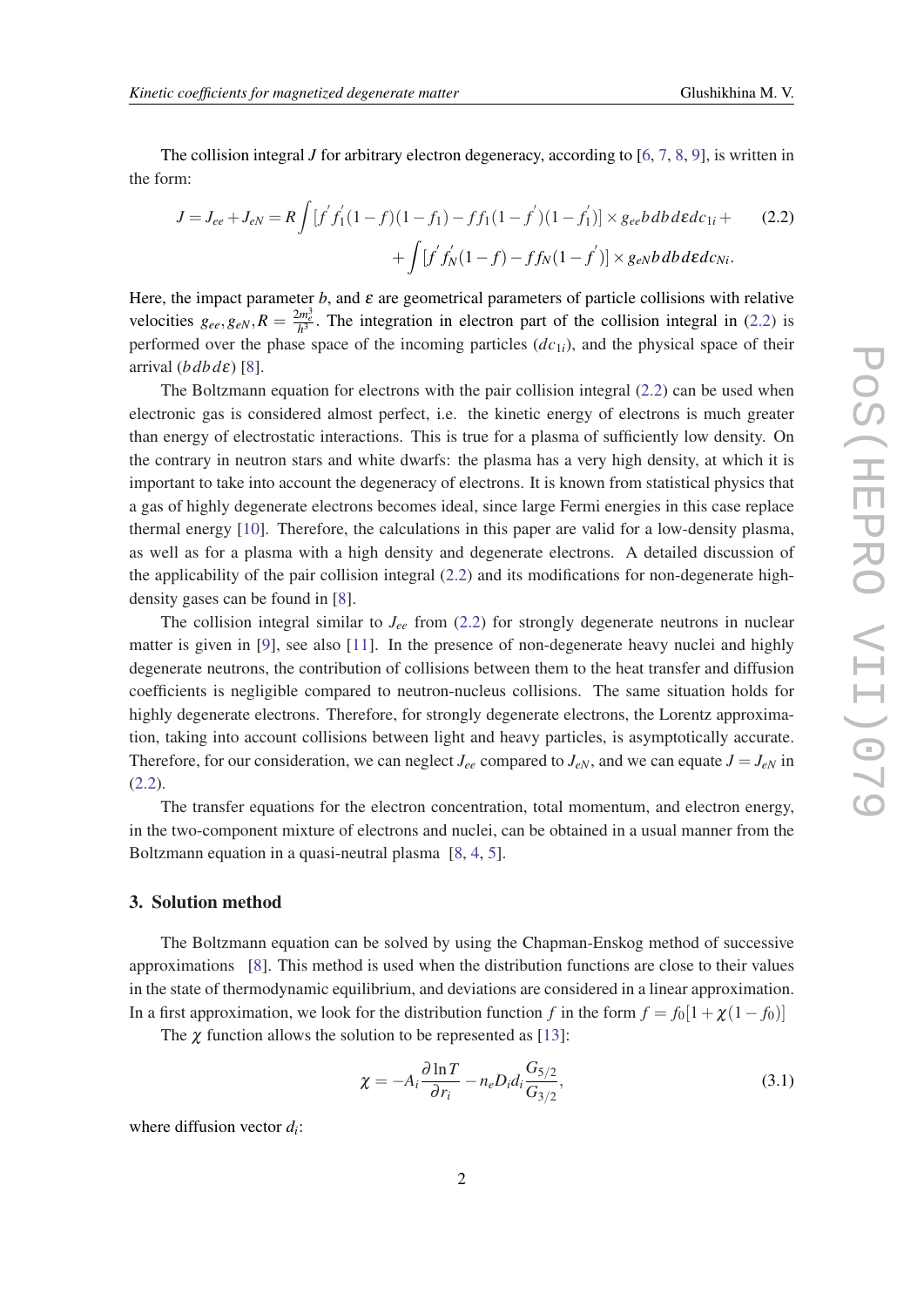$$
d_i = \frac{\rho_N}{\rho} \frac{\partial \ln P_e}{\partial r_i} - \frac{\rho_e}{P_e} \frac{1}{\rho} \frac{\partial P_N}{\partial r_i} + \frac{en_e}{P_e} (E_i + \frac{1}{c} \varepsilon_{ikl} c_{0k} B_l).
$$
 (3.2)

The functions  $A_i$  and  $D_i$  determine the heat flux and diffusion. At [[4](#page-7-0), [5\]](#page-7-0) it is shown that in the presence of a magnetic field with an axial vector  $B_i$ , the polar vectors  $A_i D_i$  can be searched for in the form:

$$
A_i = A^{(1)}v_i + A^{(2)}\varepsilon_{ijk}v_jB_k + A^{(3)}B_i(v_jB_j), \quad D_i = D^{(1)}v_i + D^{(2)}\varepsilon_{ijk}v_jB_k + D^{(3)}B_i(v_jB_j), \tag{3.3}
$$

Introducing functions  $\xi_A = A^{(1)} + iBA^{(2)}$ ,  $\xi_D = D^{(1)} + iBD^{(2)}$  and dimensionless velocity:  $u_i =$  $\sqrt{\frac{m_e}{2kT}}$ *v*<sup>*i*</sup>, we will get, omitting small terms on the order of  $\sim \frac{m_e}{m_N}$  $\frac{m_e}{m_N}$ , the equations for  $\xi_A$  and  $\xi_D$ :

$$
f_0(1 - f_0)(u^2 - \frac{5G_{5/2}}{2G_{3/2}})u_i = -iBf_0(1 - f_0)\frac{e\xi_A}{m_ec}u_i + I_{eN}(\xi_A u_{Ni}),
$$
\n(3.4)

$$
f_0(1 - f_0)u_i = -iBf_0(1 - f_0)\frac{e\xi_D}{m_e c}u_i + I_{eN}(\xi_D u_{Ni}),
$$
\n(3.5)

where

$$
I_{eN}(\xi u_{Ni}) = \int f_0 f_{N0}(1 - f_0')(\xi u_i - \xi' u_i') g_{eN} bdbde d\epsilon_{Ni}.
$$
 (3.6)

# 4. Coefficients of thermal diffusion, diffusion, and diffusion thermoeffect of degenerate electrons in a magnetic field

The general relations for the heat flux  $q_i$  and the average directional (diffusion) electron velocity  $\langle v_i \rangle$  are written as

$$
q_i = -\lambda_{ij} \frac{\partial T}{\partial x_j} - n_e \frac{G_{5/2}}{G_{3/2}} v_{ij} d_j = q_i^{(A)} + q_i^{(D)}, \qquad (4.1)
$$

$$
\langle v_i \rangle = -\mu_{ij} \frac{\partial T}{\partial x_j} - n_e \frac{G_{5/2}}{G_{3/2}} \eta_{ij} d_j = \langle v_i^{(A)} \rangle + \langle v_i^{(D)} \rangle, \tag{4.2}
$$

where  $\lambda_{ij}$  and  $v_{ij}$  are the tensors of thermal conductivity and diffusion thermal effect, and  $\mu_{ij}$ and  $\eta_{ij}$  are the thermal diffusion and diffusion tensors, respectively [\[11](#page-7-0)], [[12\]](#page-7-0). The indices (A) and (*D*) determine the heat fluxes and diffusion velocities of electrons, determined by the temperature gradient  $\frac{\partial T}{\partial x_j}$ , and the diffusion vector  $d_j$ , respectively.

The method for calculating the coefficients of the thermal conductivity tensor  $\lambda_{ij}$  is described in detail in [[13](#page-7-0)], where analytical expressions are obtained for them. Similarly, detailed description of calculating the coefficients of the tensors  $\mu_{ij}$ ,  $v_{ij}$  and  $\eta_{ij}$ , can be found in [[14\]](#page-7-0).

The frequency of electron-ion collisions ν*ei* was expressed in [[15\]](#page-7-0) and in the limiting case for degenerate matter can be written as

$$
v_{ei} = \frac{32\pi^2}{3} m_e \frac{Z^2 e^4 \Lambda n_N}{h^3 n_e} \qquad (D) \qquad \tau_d = 1/v_d. \tag{4.3}
$$

The obtained results of calculations, for the components of thermal diffusion tensor: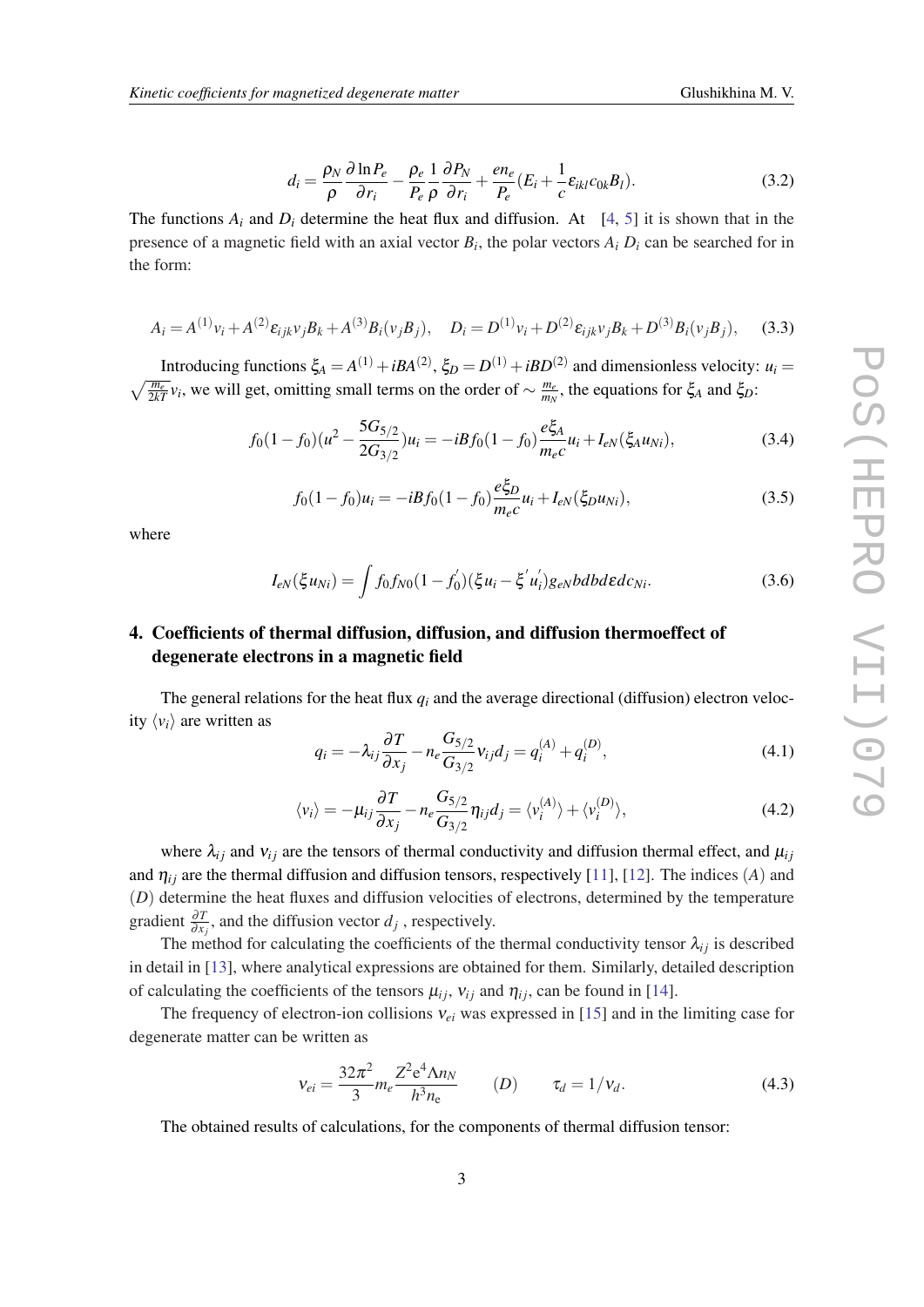$$
\mu^{(1)} = \frac{4\pi^3}{3} \frac{k^2 T}{n_e h^2} \left(\frac{3n_e}{\pi}\right)^{1/3} \tau_d \left[\frac{1}{1 + \omega^2 \tau_d^2} - \frac{2\omega^2 \tau_d^2}{(1 + \omega^2 \tau_d^2)^2} - \frac{\pi^2}{6} \left(\frac{1}{1 + \omega^2 \tau_d^2 \frac{y^3}{x_0^3}}\right)^n |_{y=x_0}\right], \tag{4.4}
$$

$$
\mu^{(2)} = -\frac{4\pi^3}{3} \frac{k^2 T}{n_e h^2} \left(\frac{3n_e}{\pi}\right)^{1/3} \frac{\omega \tau_d^2}{B} \left[ \frac{2}{1 + \omega^2 \tau_d^2} - \frac{2\omega^2 \tau_d^2}{(1 + \omega^2 \tau_d^2)^2} - \frac{\pi^2}{6} \left(\frac{1}{1 + \omega^2 \tau_d^2 \frac{y^3}{x_0^3}}\right)^n |_{y=x_0} \right] (4.5)
$$
  

$$
B^2 \mu^{(3)} = \mu^{(1)}(B = 0) - \mu^{(1)}.
$$

Dependence of  $\mu_{\perp}/\mu_{\parallel}$  from  $\omega\tau_d$  for comparison with the results of previous studies on this matter is plotted on the Fig.1 on the left.

Components of the diffusion tensor:

$$
\eta^{(1)} = \frac{kT}{n_e m_e} \tau_d \left( \frac{1}{1 + \omega^2 \tau_d^2} + \frac{\pi^2}{6} \left( \frac{1}{1 + \omega^2 \tau_d^2 (y^3 / x_0^3)} \right)^2 |_{x = x_0} \right), \tag{4.7}
$$

$$
\eta^{(2)} = -\frac{kT}{n_e m_e} \frac{\omega \tau_d^2}{B} \left( \frac{1}{1 + \omega^2 \tau_d^2} + \frac{\pi^2}{6} \left( \frac{1}{1 + \omega^2 \tau_d^2 (y^3 / x_0^3)} \right)^2 \Big|_{x = x_0} \right), \tag{4.8}
$$

 $B^2\eta^{(3)}=\eta^{(1)}(B=0)-\eta^{(1)}$  $(4.9)$ 

Components of the diffusion thermal effect tensor:

$$
v^{(1)} = \frac{kTh^2}{8m_e^2} \left(\frac{3n_e}{\pi}\right)^{2/3} \tau_d \left(\frac{1}{1+\omega^2 \tau_d^2} + \frac{\pi^2}{6} \left(\frac{1}{1+\omega^2 \tau_d^2 (y^3/x_0^3)}\right)^n |_{x=x_0}\right),\tag{4.10}
$$

$$
v^{(2)} = -\frac{kTh^2}{8m_e^2} \left(\frac{3n_e}{\pi}\right)^{2/3} \frac{\omega \tau_d^2}{B} \left(\frac{1}{1 + \omega^2 \tau_d^2} + \frac{\pi^2}{6} \left(\frac{1}{1 + \omega^2 \tau_d^2 (y^3 / x_0^3)}\right)^n |_{x = x_0}\right), \quad (4.11)
$$

$$
B^{2}v^{(3)} = v^{(1)}(B=0) - v^{(1)}.
$$
\n(4.12)

Here  $x_0 = \mu / kT$  is rate of degeneracy,  $\mu$  is the chemical potential of electrons, and  $y = u^2$  is squared dimentionless velocity.

The dependences of  $v_\perp/v_\parallel$  and  $\eta_\perp/\eta_\parallel$  from  $\omega\tau_d$  are plotted on the Fig. 1 and 2.

If the exact solution (for diffusion and diffusional thermal effect) takes into account terms of the order of  $1/x_0^2$  small, then the solution obtained from the Boltzmann equation will differ from the phenomenological [\(1.1\)](#page-1-0).

For completeness, we give the expressions for the coefficients of the tensor  $\lambda_{ij}$  in a strongly degenerate plasma from [\[13](#page-7-0)]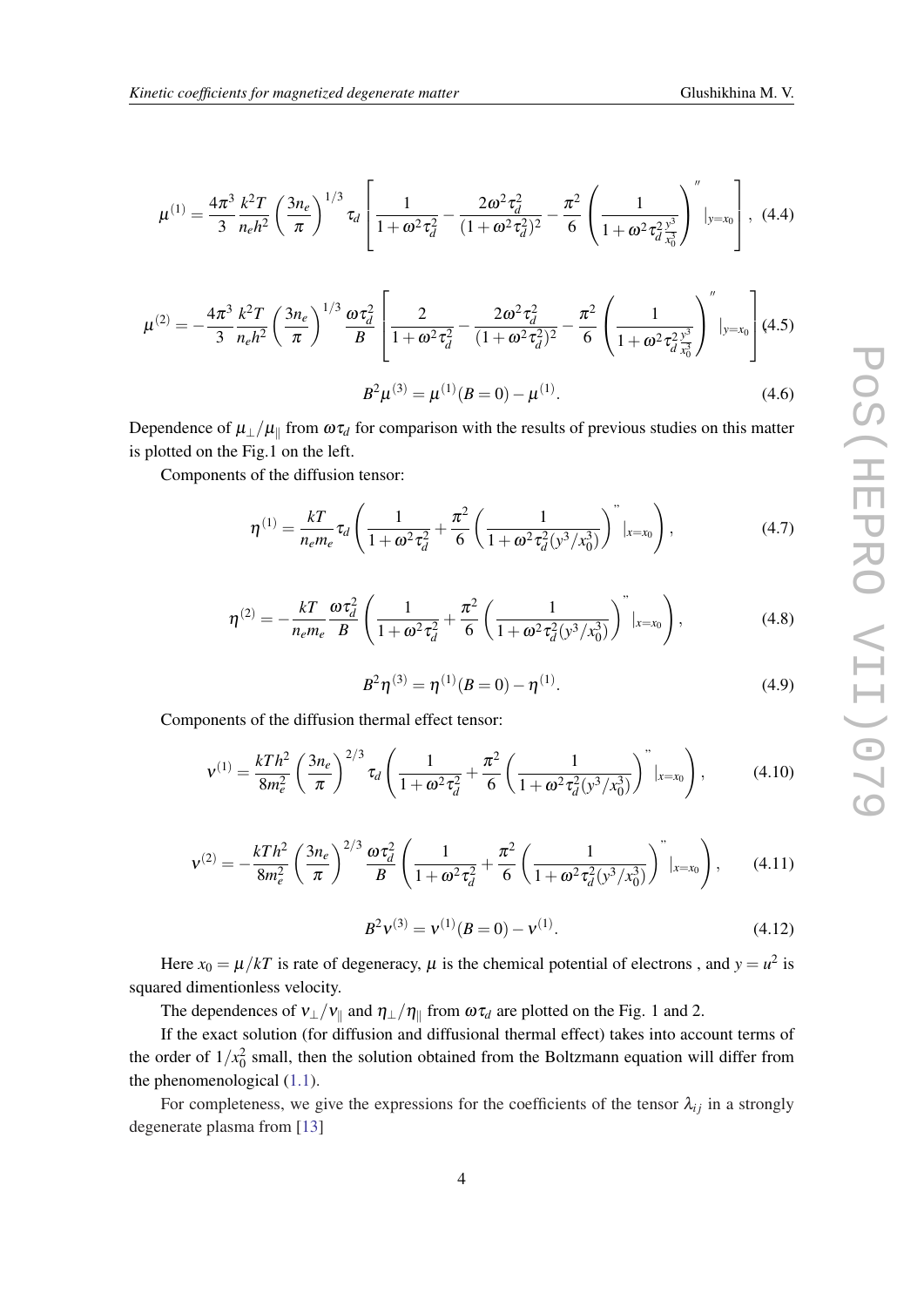$$
\lambda^{(1)} = \frac{5\pi^2}{6} \frac{k^2 T n_e}{m_e} \tau_d \left\{ \frac{1}{1 + \omega^2 \tau_d^2} - \frac{6}{5} \frac{\omega^2 \tau_d^2}{(1 + \omega^2 \tau_d^2)^2} - \frac{\pi^2}{10} \left[ \frac{1}{1 + \omega^2 \tau_d^2 \left( \frac{y^3}{x_0^3} \right)} \right]'' |_{x = x_0} \right\}, \quad (4.13)
$$

$$
\lambda^{(2)} = -\frac{4\pi^2}{3} \frac{k^2 T n_e}{m_e} \frac{\tau_d^2 \omega}{B} \left\{ \frac{1}{1 + \omega^2 \tau_d^2} - \frac{3}{4} \frac{\omega^2 \tau_d^2}{(1 + \omega^2 \tau_d^2)^2} - \frac{\pi^2}{16} \left[ \frac{1}{1 + \omega^2 \tau_d^2 \left( \frac{y^3}{x_0^3} \right)} \right]'' |_{x = x_0} \right\}, \quad (4.14)
$$

$$
B^{2}\lambda^{(3)} = \lambda^{(1)}(B=0) - \lambda^{(1)}.
$$
\n(4.15)



Figure 1: The left figure is the ratio  $\mu_{\perp}/\mu_{\parallel}$  as a function of  $\omega\tau$ . For comparison, the curves representing the phenomenologically determined thermal diffusion coefficient (solid curve) and that obtained from the asymptotic solution to the Boltzmann equation (dashed curve) are shown. The right figure is the ratio  $\eta_{\perp}/\eta_{\parallel}$ as a function of  $\omega\tau$ . For diffusion, the phenomenologically obtained solid curve coincides with the curve obtained by solving the Boltzmann equation in the case of strong degeneracy. If terms on the order of smanless of  $1/x_0^2$  are retained in the exact solution, then the solution obtained from the Boltzmann equation differs from the phenomenological one given by [\(1.1\)](#page-1-0). The dash-dotted and dashed curves correspond to the solutions obtained with the allowance for small terms at  $kT = 0.11E_f$   $(x_0 = 9)$  and  $kT = 0.2E_f$   $(x_0 = 5)$ respectively.

## 5. Conclusion

In our work, we find the tensors of kinetic coefficients of diffusion, thermal diffusion, and diffusion thermoeffect for highly degenerate nonrelativistic electrons in a non-quantizing magnetic field. The solution was obtained asymptotically precisely in the Lorentz approximation, when electron-electron collisions can be neglected in comparison with electron-nucleus collisions. The tensors are obtained for arbitrary directions of the magnetic field and temperature gradient in the Cartesian coordinate system, according to [\[4\]](#page-7-0). In most works dealing with kinetic coefficients in astrophysical objects, in particular, thermal conductivity and electrical conductivity in neutron stars, the influence of the magnetic field was taken into account phenomenologically using the coefficient  $1/(1 + \omega^2 \tau^2)$ , which reduces heat flux and diffusion in the direction perpendicular to the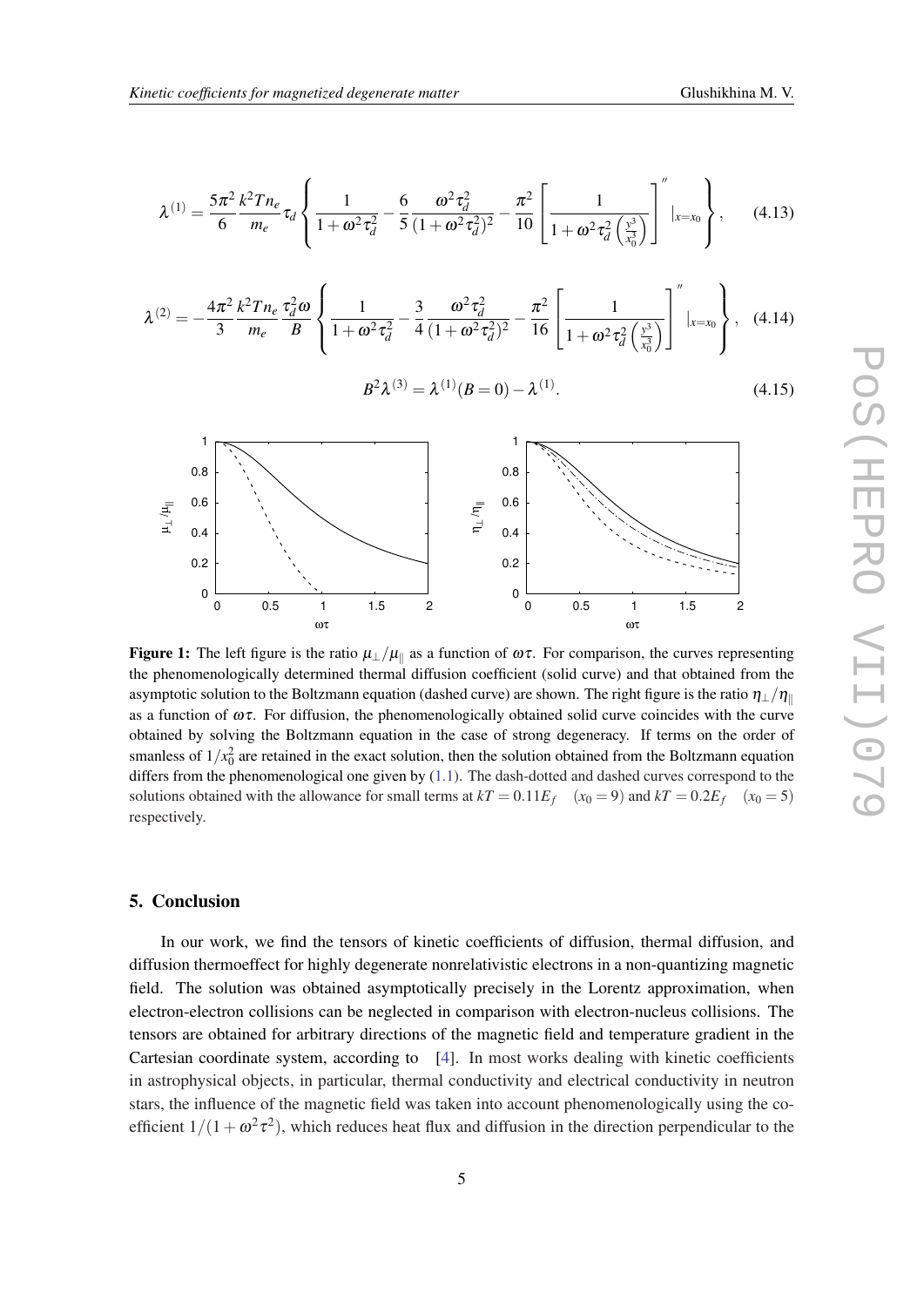<span id="page-6-0"></span>

Figure 2: The left figure is ratio  $\lambda_{\perp}/\lambda_{\parallel}$  as a function of  $\omega\tau$ . For comparison, the curves representing the phenomenologically determined thermal conductivity (solid curve) and the asymptotic thermal conductivity obtained by solving the Boltzmann equation (dashed curve) are shown. The right figure is ratio  $v_{\perp}/v_{\parallel}$  as a function of  $\omega\tau$ . Similar to diffusion, the phenomenologically obtained solid curve coinsides with the asymptotic solution for the diffusion thermoeffect. If terms on the order of smalness of  $1/x_0^2$  are retained in the solution obtained from the Boltzmann equation, then the plot of  $v_{\perp}/v_{\parallel}$  differs from the phenomenological curve. The dash-dotted and dashed curves correspond to the solutions obtained at  $kT = 0.11E_f$  ( $x_0 = 9$ ) and  $kT = 0.2E_f$  ( $x_0 = 5$ ), respectively.

direction of the magnetic field  $[2]$ ,  $[3]$ . Our results obtained by solving the Boltzmann equation show that the influence of the magnetic field on the kinetic coefficients is stronger and has a more complex character. Calculations were made for nonrelativistic electrons, although relativistic effects become important in the deep layers of the neutron star's crust.

Electrical conductivity of relativistic degenerate electron gas in intense magnetic field was considered by Canuto [[16,](#page-7-0) [17](#page-7-0)].

The main relativistic effect of an increase in the effective electron mass can be approximately taken into account by replacing, in all expressions, the rest mass of the electron  $m_e$  with the relativistic mass of the electron  $m_{e*} = (m_e^2 + p_{Fe}^2/c^2)^{1/2}$  [3]. The diffusion vector, which determines the electric current in a medium with gradients of various parameters and a nonzero electric field, is important for calculating the geometry and evolution of the magnetic field in degenerate stars. The obtained kinetic coefficients can be used to calculate the fluxes of heat and electric current in white dwarfs, on the surface and in the crust of neutron stars, as well as in a magnetized plasma incident on a neutron star.

## Acknowledgments

This work was supported by a grant from the Russian Foundation for Basic Research. No. 17-02-00760 and by the program of the Russian Academy of Sciences P-12.

### **References**

- [1] E.E. Salpeter, *Astrophysical Journal* 134, 669 (1961).
- [2] E. Flowers, N. Itoh, *Astrophysical Journal* 206, 218 (1976).
- [3] D.G. Yakovlev, V.A. Urpin, *Astron. Zh.* 57, 526 (1980).